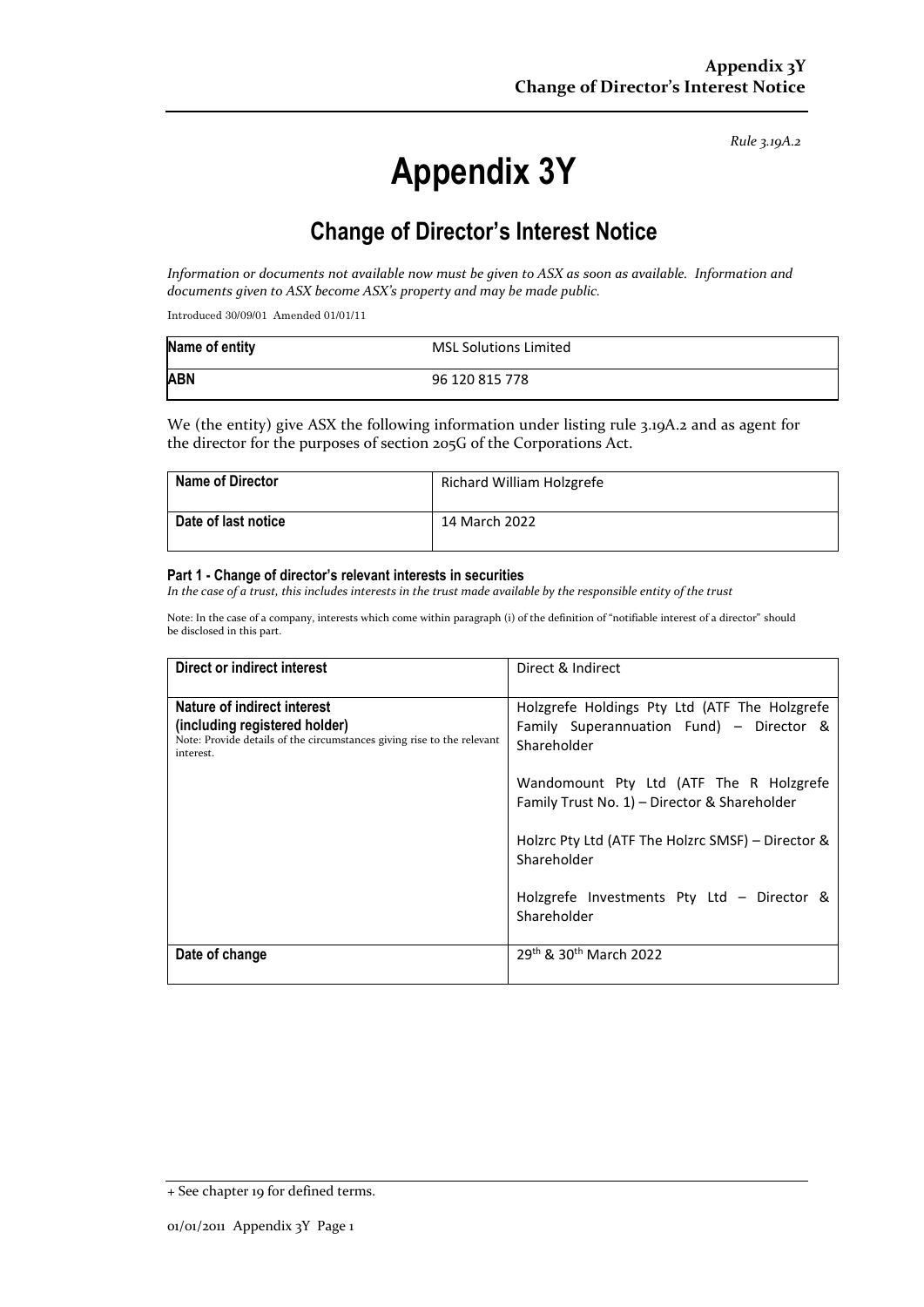| No. of securities held prior to change                                                                                                                                     | Wandomount Pty Ltd - 2,098,351 ordinary                                                        |
|----------------------------------------------------------------------------------------------------------------------------------------------------------------------------|------------------------------------------------------------------------------------------------|
|                                                                                                                                                                            | shares.                                                                                        |
|                                                                                                                                                                            | Holzgrefe Investments Pty Ltd - 1,000,000<br>ordinary shares.                                  |
|                                                                                                                                                                            | Richard Holzgrefe - 725,000 ordinary shares.                                                   |
|                                                                                                                                                                            | Holzrc Pty Ltd (ATF The Holzrc SMSF) - Director &<br>Shareholder - 12,808,054 ordinary shares. |
| <b>Class</b>                                                                                                                                                               | Ordinary                                                                                       |
| Number acquired                                                                                                                                                            | 191,946                                                                                        |
| Number disposed                                                                                                                                                            |                                                                                                |
| <b>Value/Consideration</b><br>Note: If consideration is non-cash, provide details and estimated<br>valuation                                                               | \$36,610.24                                                                                    |
| No. of securities held after change                                                                                                                                        | Wandomount Pty Ltd - 2,098,351 ordinary<br>shares.                                             |
|                                                                                                                                                                            | Holzgrefe Investments Pty Ltd - 1,000,000<br>ordinary shares.                                  |
|                                                                                                                                                                            | Richard Holzgrefe - 725,000 ordinary shares.                                                   |
|                                                                                                                                                                            | Holzrc Pty Ltd (ATF The Holzrc SMSF) - Director &<br>Shareholder - 13,000,000 ordinary shares. |
|                                                                                                                                                                            |                                                                                                |
|                                                                                                                                                                            |                                                                                                |
|                                                                                                                                                                            |                                                                                                |
|                                                                                                                                                                            |                                                                                                |
|                                                                                                                                                                            |                                                                                                |
| Nature of change<br>Example: on-market trade, off-market trade, exercise of options,<br>issue of securities under dividend reinvestment plan, participation in<br>buy-back | On-market trade.                                                                               |
|                                                                                                                                                                            |                                                                                                |

## **Part 2 – Change of director's interests in contracts**

<sup>+</sup> See chapter 19 for defined terms.